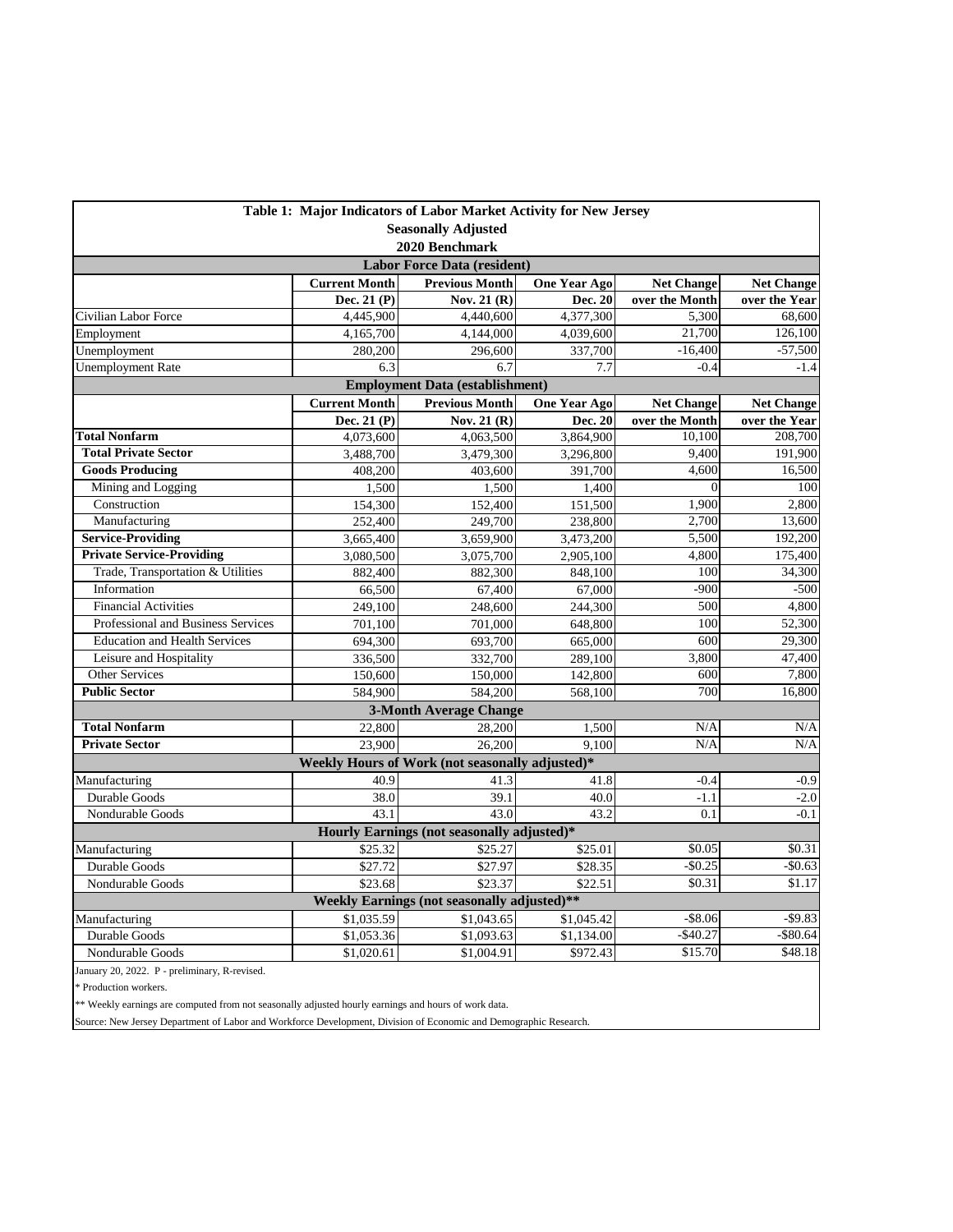| Table 2: New Jersey Civilian Labor Force Trends<br>2020 Benchmark |                                |             |                                                                        |                                                                    |                    |              |  |
|-------------------------------------------------------------------|--------------------------------|-------------|------------------------------------------------------------------------|--------------------------------------------------------------------|--------------------|--------------|--|
|                                                                   | <b>Not Seasonally Adjusted</b> |             |                                                                        | <b>Seasonally Adjusted</b>                                         |                    |              |  |
|                                                                   | Dec. 21 (P)                    | Nov. 21 (R) | Dec. 20                                                                | Dec. 21 (P)                                                        | Nov. 21 (R)        | Dec. 20      |  |
| Civilian Labor Force                                              | 4,451,700                      | 4,428,100   | 4,372,800                                                              | 4,445,900                                                          | 4,440,600          | 4,377,300    |  |
| <b>Resident Employment</b>                                        | 4,233,100                      | 4,196,200   | 4,056,500                                                              | 4,165,700                                                          | 4,144,000          | 4,039,600    |  |
| Unemployment                                                      | 218,600                        | 232,000     | 316,400                                                                | 280,200                                                            | 296,600            | 337,700      |  |
| Unemployment Rate (%)                                             | 4.9                            | 5.2         | 7.2                                                                    | 6.3                                                                | 6.7                | 7.7          |  |
| Labor Force Participation Rate (%)                                | 63.0                           | 62.7        | 61.8                                                                   | 62.9                                                               | 62.8               | 61.9         |  |
| Employment/Population Ratio (%)                                   | 59.9                           | 59.4        | 57.3                                                                   | 59.0                                                               |                    | 57.1         |  |
|                                                                   |                                |             |                                                                        | <b>New Jersey Civilian Labor Force Annual Averages 2000 - 2020</b> |                    | 58.6         |  |
| Year                                                              | <b>Labor Force</b>             |             |                                                                        | <b>Employment</b>                                                  |                    | Rate $(\% )$ |  |
| 2000                                                              | 4,287,600                      |             |                                                                        | 4,130,800                                                          |                    | 3.7          |  |
| 2001                                                              | 4,294,400                      |             | 4,112,100                                                              |                                                                    | 182,300            | 4.2          |  |
| 2002                                                              |                                | 4,345,300   |                                                                        | 4,094,400                                                          |                    | 5.8          |  |
| 2003                                                              |                                | 4,344,400   | 4,091,500                                                              |                                                                    | 250,900<br>252,900 | 5.8          |  |
| 2004                                                              | 4,348,000                      |             | 4,134,100                                                              |                                                                    | 214,000            | 4.9          |  |
| 2005                                                              | 4,387,300                      |             |                                                                        | 4,192,400                                                          |                    | 4.4          |  |
| 2006                                                              | 4,436,600                      |             |                                                                        | 4,231,800                                                          | 204,800            | 4.6          |  |
| 2007                                                              | 4,436,100                      |             |                                                                        | 4,249,000                                                          | 187,100            | 4.2          |  |
| 2008                                                              |                                | 4,495,900   |                                                                        | 4,251,500                                                          | 244,500            | 5.4          |  |
| 2009                                                              |                                | 4,540,300   |                                                                        | 4,133,400                                                          | 406,900            | 9.0          |  |
| 2010                                                              |                                | 4,559,800   |                                                                        | 4,119,000                                                          | 440,800            | 9.7          |  |
| 2011                                                              |                                | 4,561,800   |                                                                        | 4,134,700                                                          | 427,100            | 9.4          |  |
| 2012                                                              | 4,576,300                      |             |                                                                        | 4,147,200                                                          | 429,100            | 9.4          |  |
| 2013                                                              | 4,528,000                      |             |                                                                        | 4,147,700                                                          |                    | 8.4          |  |
| 2014                                                              | 4,493,900                      |             | 4,191,300                                                              |                                                                    | 380,400<br>302,600 | 6.7          |  |
| 2015                                                              |                                | 4,494,600   | 4,237,900                                                              |                                                                    | 256,700            | 5.7          |  |
| 2016                                                              | 4,492,800                      |             | 4,271,200                                                              |                                                                    | 221,600            | 4.9          |  |
| 2017                                                              | 4,476,100                      |             | 4,274,100                                                              |                                                                    | 202,000            | 4.5          |  |
| 2018                                                              |                                | 4,455,400   | 4,278,300                                                              |                                                                    | 177,200            | 4.0          |  |
| 2019                                                              | 4,522,200                      |             | 4,367,300                                                              |                                                                    | 154,900            | 3.4          |  |
| 2020                                                              | 4,495,200                      |             | 4,055,300                                                              |                                                                    | 439,900            | 9.8          |  |
|                                                                   |                                |             | Seasonally Adjusted Civilian Labor Force Data for New Jersey 2020-2021 |                                                                    |                    |              |  |
| Date                                                              | <b>Labor Force</b>             |             | <b>Employment</b>                                                      |                                                                    | Unemployment       | Rate %       |  |
| Jan 2020                                                          |                                | 4,580,800   | 4,413,400                                                              |                                                                    | 167,400            | 3.7          |  |
| Feb                                                               | 4,578,800                      |             | 4,408,600                                                              |                                                                    | 170,200            | 3.7          |  |
| Mar                                                               |                                | 4,576,200   | 4,404,200                                                              |                                                                    | 172,100            | 3.8          |  |
| Apr                                                               | 4,477,700                      |             | 3,735,400                                                              |                                                                    | 742,300            | 16.6         |  |
| May                                                               | 4,479,700                      |             | 3,741,600                                                              |                                                                    | 738,200            | 16.5         |  |
| Jun                                                               | 4,484,500                      |             | 3,754,700                                                              |                                                                    | 729,800            | 16.3         |  |
| Jul                                                               | 4,604,600                      |             | 4,001,100                                                              |                                                                    | 603,500            | 13.1         |  |
| Aug                                                               | 4,519,500                      |             | 4,020,500                                                              |                                                                    | 499,000            | 11.0         |  |
| Sep                                                               | 4,376,600                      |             | 4,035,400                                                              |                                                                    | 341,300            | $7.8\,$      |  |
| Oct                                                               | 4,378,800                      |             | 4,043,300                                                              |                                                                    | 335,400            | 7.7          |  |
| Nov                                                               | 4,500,400                      |             | 4,042,000                                                              |                                                                    | 458,400            | 10.2         |  |
| $\rm Dec$                                                         | 4,377,300                      |             | 4,039,600                                                              |                                                                    | 337,700            | 7.7          |  |
|                                                                   |                                |             |                                                                        |                                                                    |                    |              |  |
| Jan 2021                                                          | 4,403,600                      |             | 4,059,900                                                              |                                                                    | 343,700            | 7.8          |  |
| Feb                                                               | 4,400,700                      |             | 4,058,900                                                              |                                                                    | 341,800            | 7.8          |  |
| Mar                                                               | 4,419,700                      |             | 4,083,600                                                              |                                                                    | 336,100            | 7.6          |  |
| Apr                                                               | 4,421,300                      |             | 4,089,200                                                              |                                                                    | 332,100            | 7.5          |  |
| May                                                               | 4,414,100                      |             | 4,095,300                                                              |                                                                    | 318,800            | $7.2\,$      |  |
| Jun                                                               | 4,417,500                      |             | 4,097,500                                                              |                                                                    | 320,000            | 7.2          |  |
| Jul                                                               | 4,425,900                      |             | 4,104,900                                                              |                                                                    | 321,100            | 7.3          |  |
| Aug                                                               | 4,430,200                      |             | 4,110,400                                                              |                                                                    | 319,800            | 7.2          |  |
| Sep                                                               | 4,432,000                      |             |                                                                        | 4,116,300                                                          |                    | $7.1\,$      |  |
| Oct                                                               | 4,438,500                      |             |                                                                        | 4,129,900                                                          | 308,600            | $7.0\,$      |  |
| Nov $(R)$                                                         | 4,440,600                      |             |                                                                        | 4,144,000                                                          | 296,600<br>280,200 | 6.7          |  |
| Dec (P)                                                           | 4,445,900                      |             |                                                                        | 4,165,700                                                          |                    | 6.3          |  |

Source: New Jersey Department of Labor and Workforce Development, Division of Economic & Demographic Research.

January 20, 2022. P - preliminary, R-revised.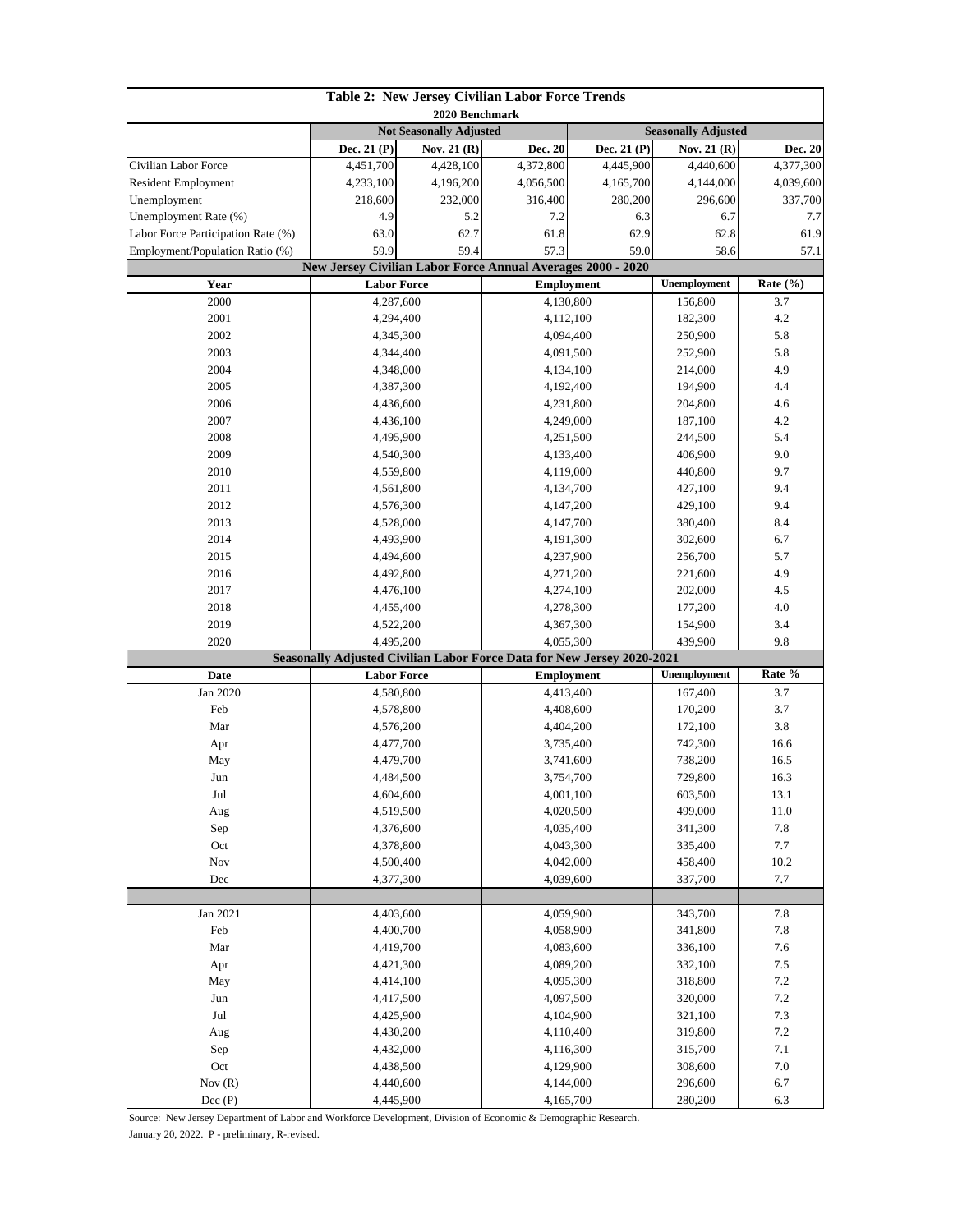| Table 3: New Jersey Nonfarm Employment by Industry for December 2021<br>Not Seasonally Adjusted, 2020 Benchmark |                      |                       |                     |                   |  |
|-----------------------------------------------------------------------------------------------------------------|----------------------|-----------------------|---------------------|-------------------|--|
|                                                                                                                 | <b>Current Month</b> | <b>Previous Month</b> | <b>One Year Ago</b> | <b>Net Change</b> |  |
| <b>Industry</b>                                                                                                 | Dec. 21 (P)          | Nov. 21 $(R)$         | Dec. 20             | over the Year     |  |
| <b>Total Nonfarm</b>                                                                                            | 4,116,800            | 4,101,100             | 3,900,200           | 216,600           |  |
| <b>Total Private Sector</b>                                                                                     | 3,519,800            | 3,504,500             | 3,319,700           | 200,100           |  |
| Goods Producing                                                                                                 | 408,300              | 405,700               | 390,900             | 17,400            |  |
| <b>Mining &amp; Logging</b>                                                                                     | 1,500                | 1,500                 | 1,400               | <b>100</b>        |  |
| <b>Construction</b>                                                                                             | 154,300              | 154,200               | 150,500             | 3,800             |  |
| <b>Manufacturing</b>                                                                                            | 252,500              | 250,000               | 239,000             | 13,500            |  |
| Durable Goods*                                                                                                  | 110,300              | 109,500               | 107,800             | 2,500             |  |
| <b>Fabricated Metal Products</b>                                                                                | 19,800               | 19,900                | 20,800              | $-1,000$          |  |
| Machinery Manufacturing                                                                                         | 14,000               | 13,900                | 12,900              | 1,100             |  |
| <b>Computer and Electronic Products</b>                                                                         | 23,400               | 23,200                | 23,900              | $-500$            |  |
| Miscellaneous Manufacturing                                                                                     | 16,400               | 16,400                | 15,800              | 600               |  |
| Nondurable Goods*                                                                                               | 142,200              | 140,500               | 131,200             | 11,000            |  |
| Food Manufacturing                                                                                              | 39,300               | 38,900                | 35,900              | 3,400             |  |
| Printing and Related Support                                                                                    | 11,600               | 11,500                | 11,500              | 100               |  |
| <b>Chemical Manufacturing</b>                                                                                   | 47,600               | 47,500                | 45,300              | 2,300             |  |
| Pharmaceutical and Medicine                                                                                     | 26,600               | 26,600                | 25,700              | 900               |  |
| Service-Providing                                                                                               | 3,708,500            | 3,695,400             | 3,509,300           | 199,200           |  |
| Private Service-Providing                                                                                       | 3,111,500            | 3,098,800             | 2,928,800           | 182,700           |  |
| <b>Trade, Transportation, and Utilities</b>                                                                     | 913,200              | 903,400               | 876,800             | 36,400            |  |
| Wholesale Trade*                                                                                                | 197,600              | 199,000               | 200,800             | $-3,200$          |  |
| Retail Trade*                                                                                                   | 457,300              | 448,000               | 431,500             | 25,800            |  |
| Building Material & Garden Equip. and Supplies Dealers                                                          | 33,100               | 31,900                | 34,600              | $-1,500$          |  |
| Food and Beverage Stores                                                                                        | 114,500              | 113,300               | 111,900             | 2,600             |  |
| Health and Personal Care Stores                                                                                 | 40,700               | 39,000                | 37,100              | 3,600             |  |
| Clothing and Clothing Accessories Stores                                                                        | 46,200               | 44,400                | 39,200              | 7,000             |  |
| Sporting Goods, Hobby, Musical Inst., and Book Stores                                                           | 12,300               | 11,900                | 10,900              | 1,400             |  |
| <b>General Merchandise Stores</b>                                                                               | 77,600               | 75,900                | 73,500              | 4,100             |  |
| Transportation, Warehousing, and Utilities                                                                      | 258,300              | 256,400               | 244,500             | 13,800            |  |
| Utilities*                                                                                                      | 14,300               | 14,300                | 13,900              | 400               |  |
| Transportation & Warehousing*                                                                                   | 244,000              | 242,100               | 230,600             | 13,400            |  |
| <b>Information</b>                                                                                              | 66,400               | 68,200                | 67,100              | $-700$            |  |
| Publishing Industries (except Internet)                                                                         | 16,800               | 16,800                | 17,300              | $-500$            |  |
| Telecommunications                                                                                              | 23,600               | 23,600                | 23,800              | $-200$            |  |
| Data Processing, Hosting, and Related Services                                                                  | 11,200               | 11,200                | 11,000              | 200               |  |
| <b>Financial Activities</b>                                                                                     | 250,400              | 248,900               | 245,200             | 5,200             |  |
| Finance and Insurance*                                                                                          | 194,100              | 193,400               | 190,400             | 3,700             |  |
| Financial Investments and Related Activities                                                                    | 40,900               | 41,600                | 38,600              | 2,300             |  |
| Insurance Carriers and Related Activities                                                                       | 79,600               | 78,600                | 78,100              | 1,500             |  |
| Real Estate and Rental and Leasing*                                                                             | 56,300<br>709,900    | 55,500                | 54,800<br>653,100   | 1,500             |  |
| <b>Professional and Business Services</b>                                                                       |                      | 709,100<br>317,700    |                     | 56,800            |  |
| Professional, Scientific, and Technical Services*                                                               | 321,400<br>88,900    |                       | 302,700<br>83,900   | 18,700            |  |
| Management of Companies and Enterprises*<br>Administrative Support & Waste Management/Remediation*              | 299,600              | 87,700<br>303,700     |                     | 5,000             |  |
|                                                                                                                 | 700,200              | 700,400               | 266,500             | 33,100            |  |
| <b>Education and Health Services</b><br>Educational Services*                                                   | 118,900              | 119,400               | 671,900<br>108,200  | 28,300<br>10,700  |  |
| Health Care and Social Assistance*                                                                              | 581,300              | 581,000               | 563,700             | 17,600            |  |
| Hospitals                                                                                                       | 163,500              | 162,700               | 163,100             | 400               |  |
| Nursing and Residential Care Facilities                                                                         | 84,900               | 84,600                | 84,400              | 500               |  |
| Social Assistance                                                                                               | 92,100               | 92,500                | 82,500              | 9,600             |  |
| <b>Leisure and Hospitality</b>                                                                                  | 320,500              | 318,900               | 272,100             | 48,400            |  |
| Arts, Entertainment, and Recreation*                                                                            | 50,300               | 50,500                | 41,600              | 8,700             |  |
| Accommodation and Food Services*                                                                                | 270,200              | 268,400               | 230,500             | 39,700            |  |
| Food Services and Drinking Places                                                                               | 230,900              | 229,200               | 200,500             | 30,400            |  |
| <b>Other Services</b>                                                                                           | 150,900              | 149,900               | 142,600             | 8,300             |  |
| Repair and Maintenance                                                                                          | 34,200               | 33,600                | 30,500              | 3,700             |  |
| Personal and Laundry Services                                                                                   | 56,100               | 56,400                | 52,600              | 3,500             |  |
| Religious, Grantmaking, Civic, Professional and Similar Org.                                                    | 60,600               | 59,900                | 59,500              | 1,100             |  |
| Government                                                                                                      | 597,000              | 596,600               | 580,500             | 16,500            |  |

January 20, 2022 P - preliminary, R-revised. Shaded rows denote supersector series, \* denote sector series.

Source: New Jersey Department of Labor and Workforce Development, Division of Economic and Demographic Research.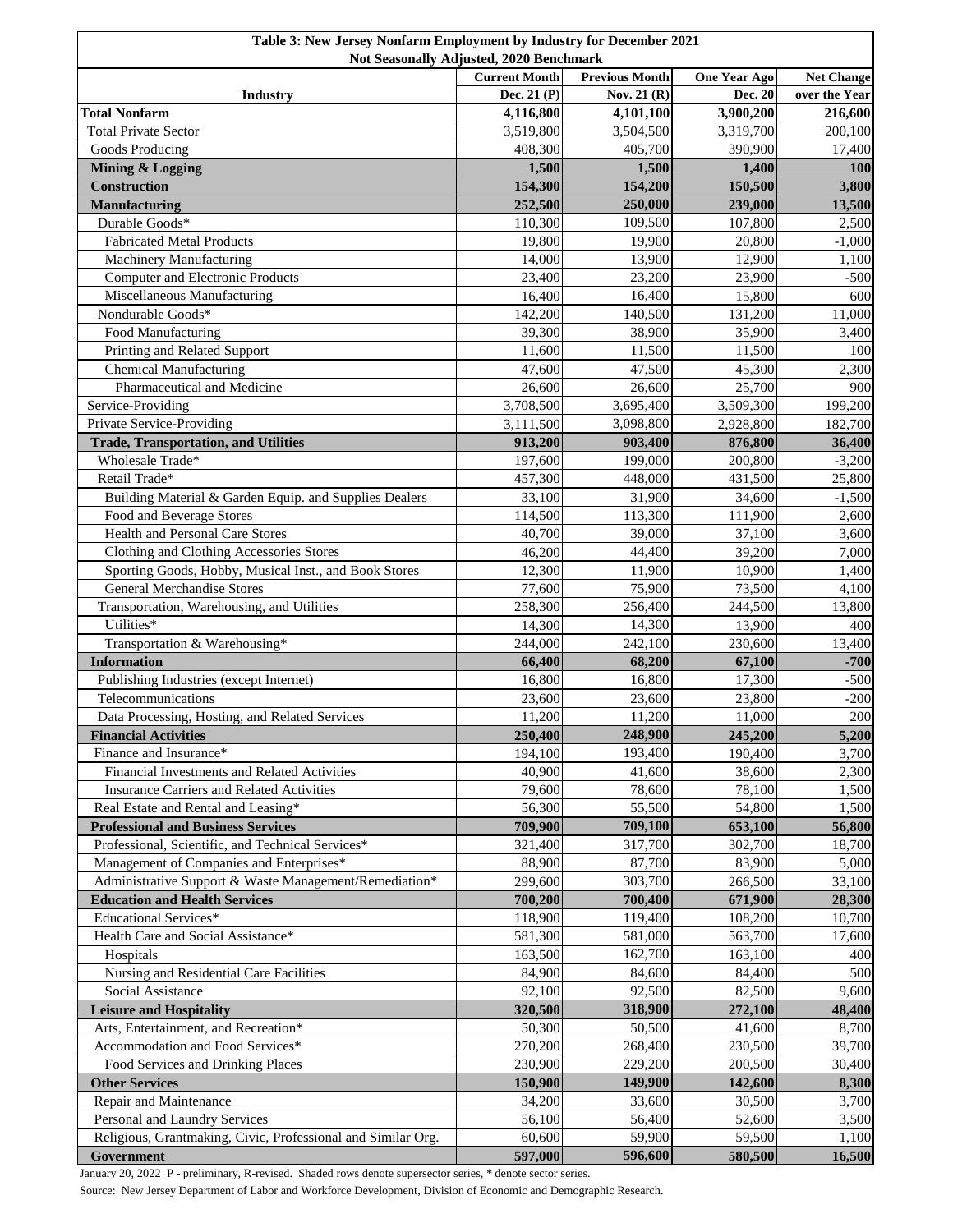|                        | Table 4: New Jersey Nonfarm Employment, 2020 Benchmark |              |                                         |                       |                  |               |  |  |
|------------------------|--------------------------------------------------------|--------------|-----------------------------------------|-----------------------|------------------|---------------|--|--|
| <b>Annual Averages</b> |                                                        |              |                                         |                       |                  |               |  |  |
|                        | <b>Total</b>                                           |              |                                         | <b>Private Sector</b> |                  | <b>Public</b> |  |  |
|                        |                                                        |              |                                         |                       | Service-         |               |  |  |
| Year                   |                                                        | <b>Total</b> | Manufacturing                           | <b>Construction</b>   | <b>Providing</b> |               |  |  |
| 2000                   | 3,990,400                                              | 3,405,600    | 420,500                                 | 149,600               | 2,833,600        | 584,800       |  |  |
| 2001                   | 3,999,300                                              | 3,394,000    | 400,100                                 | 158,800               | 2,833,300        | 605,300       |  |  |
| 2002                   | 3,983,400                                              | 3,370,300    | 366,200                                 | 162,600               | 2,840,000        | 613,100       |  |  |
| 2003                   | 3,975,600                                              | 3,354,300    | 349,200                                 | 160,500               | 2,843,100        | 621,300       |  |  |
| 2004                   | 3,995,900                                              | 3,363,400    | 337,000                                 | 165,900               | 2,858,900        | 632,600       |  |  |
| 2005                   | 4,036,100                                              | 3,395,600    | 329,100                                 | 169,100               | 2,895,700        | 640,500       |  |  |
| 2006                   | 4,067,000                                              | 3,421,200    | 322,500                                 | 174,900               | 2,922,000        | 645,800       |  |  |
| 2007                   | 4,073,800                                              | 3,428,200    | 309,900                                 | 172,300               | 2,944,300        | 645.700       |  |  |
| 2008                   | 4,044,700                                              | 3,398,000    | 297,000                                 | 164,500               | 2,934,900        | 646,700       |  |  |
| 2009                   | 3,889,900                                              | 3,240,500    | 262,500                                 | 138,600               | 2,837,900        | 649,400       |  |  |
| 2010                   | 3,843,800                                              | 3,207,300    | 253,900                                 | 129,500               | 2,822,600        | 636,500       |  |  |
| 2011                   | 3,842,200                                              | 3,227,400    | 248,700                                 | 129,900               | 2,847,500        | 614,900       |  |  |
| 2012                   | 3,884,700                                              | 3,273,200    | 242,900                                 | 130,400               | 2,898,700        | 611,500       |  |  |
| 2013                   | 3,929,300                                              | 3,318,900    | 240,800                                 | 137,600               | 2,939,300        | 610,400       |  |  |
| 2014                   | 3,961,400                                              | 3,349,900    | 240,900                                 | 141,600               | 2,966,100        | 611,500       |  |  |
| 2015                   | 4,005,300                                              | 3,399,700    | 240,900                                 | 148,400               | 3,009,100        | 605,600       |  |  |
| 2016                   | 4,065,700                                              | 3,461,500    | 244,400                                 | 153,500               | 3,062,300        | 604,200       |  |  |
| 2017                   | 4,121,800                                              | 3,517,000    | 246,900                                 | 156,100               | 3,112,600        | 604,900       |  |  |
| 2018                   | 4,159,200                                              | 3,555,800    | 249,800                                 | 158,000               | 3,146,700        | 603,500       |  |  |
| 2019                   | 4,197,400                                              | 3,591,600    | 251,200                                 | 160,700               | 3,178,300        | 605,800       |  |  |
| 2020                   | 3,846,600                                              | 3,268,000    | 237,600                                 | 151,000               | 2,878,100        | 578,600       |  |  |
|                        |                                                        |              | <b>Seasonally Adjusted Monthly Data</b> |                       |                  |               |  |  |
| 2020                   |                                                        |              |                                         |                       |                  |               |  |  |
| Jan                    | 4,227,100                                              | 3,621,500    | 251,000                                 | 162,900               | 3,206,100        | 605,600       |  |  |
| Feb                    | 4,229,600                                              | 3,623,900    | 251,300                                 | 163,500               | 3,207,600        | 605,700       |  |  |
| Mar                    | 4,197,200                                              | 3,592,300    | 249,800                                 | 163,400               | 3,177,700        | 604,900       |  |  |
| Apr                    | 3,512,400                                              | 2,936,200    | 220,400                                 | 131,700               | 2,582,800        | 576,200       |  |  |
| May                    | 3,519,200                                              | 2,950,600    | 226,500                                 | 140,000               | 2,582,700        | 568,600       |  |  |
| Jun                    | 3,574,800                                              | 3,012,700    | 231,700                                 | 146,800               | 2,632,800        | 562,100       |  |  |
| Jul                    | 3,704,400                                              | 3,153,700    | 233,900                                 | 149,000               | 2,769,400        | 550,700       |  |  |
| Aug                    | 3,775,200                                              | 3,207,800    | 235,900                                 | 150,800               | 2,819,700        | 567,400       |  |  |
| Sep                    | 3,860,500                                              | 3,269,500    | 237,000                                 | 152,500               | 2,878,600        | 591,000       |  |  |
| Oct                    | 3,862,500                                              | 3,287,600    | 237,700                                 | 151,600               | 2,896,900        | 574,900       |  |  |
| <b>Nov</b>             | 3,871,000                                              | 3,302,000    | 238,500                                 | 150,700               | 2,911,400        | 569,000       |  |  |
| Dec                    | 3,864,900                                              | 3,296,800    | 238,800                                 | 151,500               | 2,905,100        | 568,100       |  |  |
| 2021                   |                                                        |              |                                         |                       |                  |               |  |  |
| Jan                    | 3,865,700                                              | 3,298,800    | 239,000                                 | 149,500               | 2,908,900        | 566,900       |  |  |
| Feb                    | 3,876,500                                              | 3,311,000    | 240,200                                 | 145,100               | 2,924,300        | 565,500       |  |  |
| Mar                    | 3,896,900                                              | 3,330,500    | 242,400                                 | 147,500               | 2,939,200        | 566,400       |  |  |
| Apr                    | 3,901,800                                              | 3,334,400    | 241,800                                 | 149,100               | 2,942,100        | 567,400       |  |  |
| May                    | 3,919,000                                              | 3,350,200    | 242,600                                 | 146,900               | 2,959,300        | 568,800       |  |  |
| Jun                    | 3,939,500                                              | 3,369,200    | 242,700                                 | 145,700               | 2,979,400        | 570,300       |  |  |
| Jul                    | 3,960,700                                              | 3,392,900    | 244,400                                 | 149,200               | 2,997,900        | 567,800       |  |  |
| Aug                    | 3,979,000                                              | 3,400,700    | 245,800                                 | 149,600               | 3,003,900        | 578,300       |  |  |
| Sep                    | 4,005,300                                              | 3,417,100    | 247,000                                 | 151,900               | 3,016,800        | 588,200       |  |  |
| Oct                    | 4,035,100                                              | 3,449,200    | 248,100                                 | 154,400               | 3,045,300        | 585,900       |  |  |
| Nov $(R)$              | 4,063,500                                              | 3,479,300    | 249,700                                 | 152,400               | 3,075,700        | 584,200       |  |  |
| Dec(P)                 | 4,073,600                                              | 3,488,700    | 252,400                                 | 154,300               | 3,080,500        | 584,900       |  |  |

January 20, 2022 P - preliminary, R-revised.

Source: New Jersey Department of Labor and Workforce Development, Division of Economic & Demographic Research.